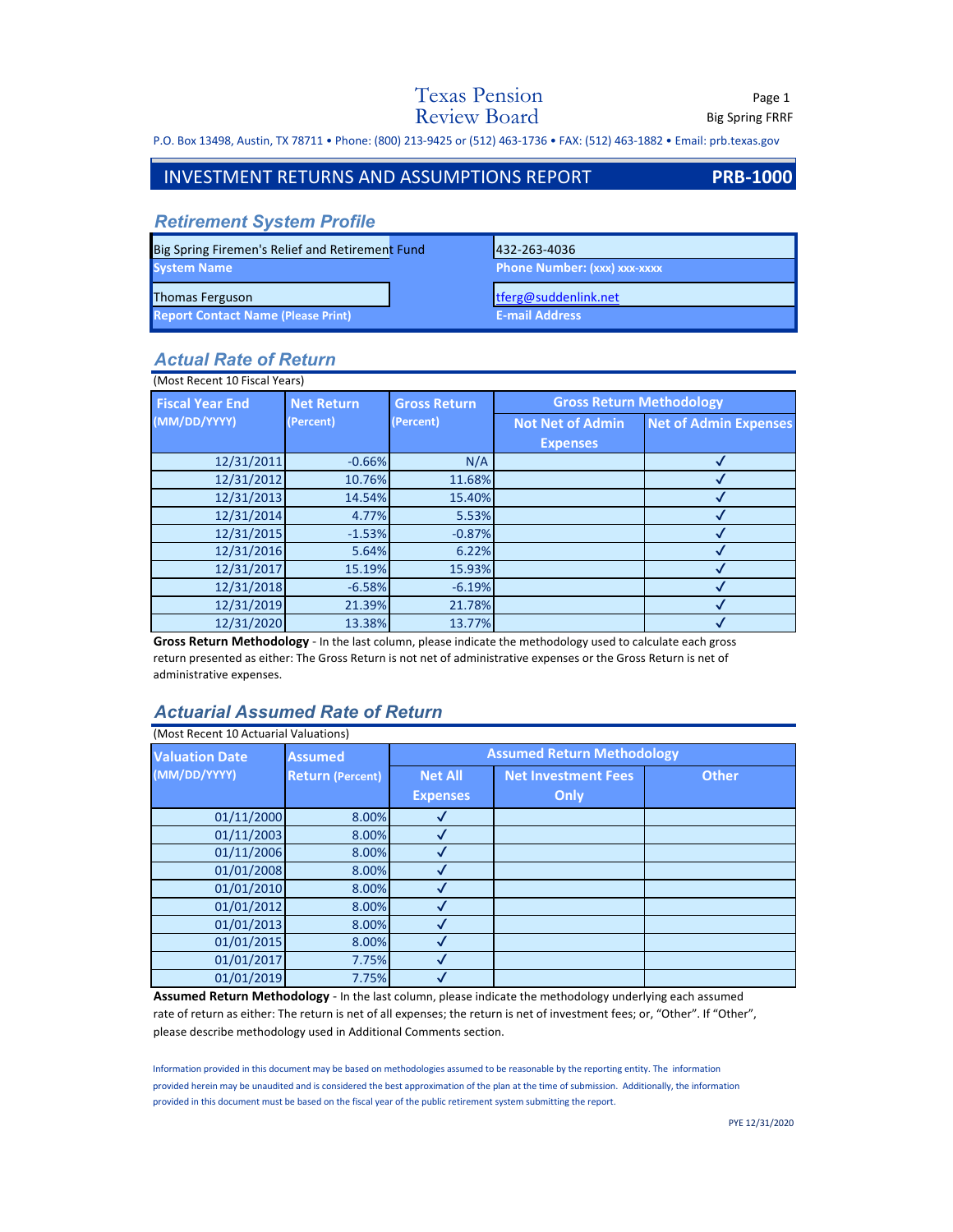## Texas Pension Page 2  $Review$   $Board$  Big Spring FRRF

P.O. Box 13498, Austin, TX 78711 • Phone: (800) 213‐9425 or (512) 463‐1736 • FAX: (512) 463‐1882 • Email: prb.texas.gov

## LONG‐TERM RATES OF RETURN **PRB‐1000**

## *Annualized Rolling Rate of Return Information*

**Please check the appropriate methodology used to calculate the rates of return requested in the following section:** 

**\_\_\_ Arithmetic Mean,** ✔ **Geometric Mean (Time‐weighted Return), \_\_\_ Internal Rate of Return**

| <b>Most Recent:</b>  | 1-Year Period | <b>3-Year Period</b> | 10-Year Period | <b>30-Year or Since</b> |
|----------------------|---------------|----------------------|----------------|-------------------------|
|                      |               |                      |                | <b>Inception Period</b> |
| <b>Rolling Gross</b> | 13.77%        | 9.13%                | N/A            | N/A                     |
| <b>Rolling Net</b>   | 13.38%        | 8.74%                | 7.36%          | 8.16%                   |

\*If the system's inception date is less than 30 years from the report date, please enter the inception date:

**Date of Inception** (MM/DD/YYYY) 01/01/1995

## RETURN AND ASSUMPTIONS ‐‐ ADDITIONAL COMMENTS

Please use this section to provide any additional information or commentary that may help clarify information provided in the previous form.

#### Rates of Return

Net rates of return for the fiscal years ending December 31, 1995, and later are available. Gross rates

of return are only available for the December 31, 2012 through 2020 fiscal years. The requested

averages have been calculated to the extent data was available. The actual date of inception is more

than 30 years ago. The "date of inception" shown above is the earliest date for which market value

information is available, as specified in the instructions for completing this form.

Actuarial Assumed Rate of Return

Actuarial assumed rate of return information came from the fund's most recent actuarial valuation

report. Currently, valuations are being performed biennially.

#### Average Rates of Return

The average rates of return are geometric rates of return.

Information provided in this document may be based on methodologies assumed to be reasonable by the reporting entity. The information provided herein may be unaudited and is considered the best approximation of the plan at the time of submission. Additionally, the information provided in this document must be based on the fiscal year of the public retirement system submitting the report.